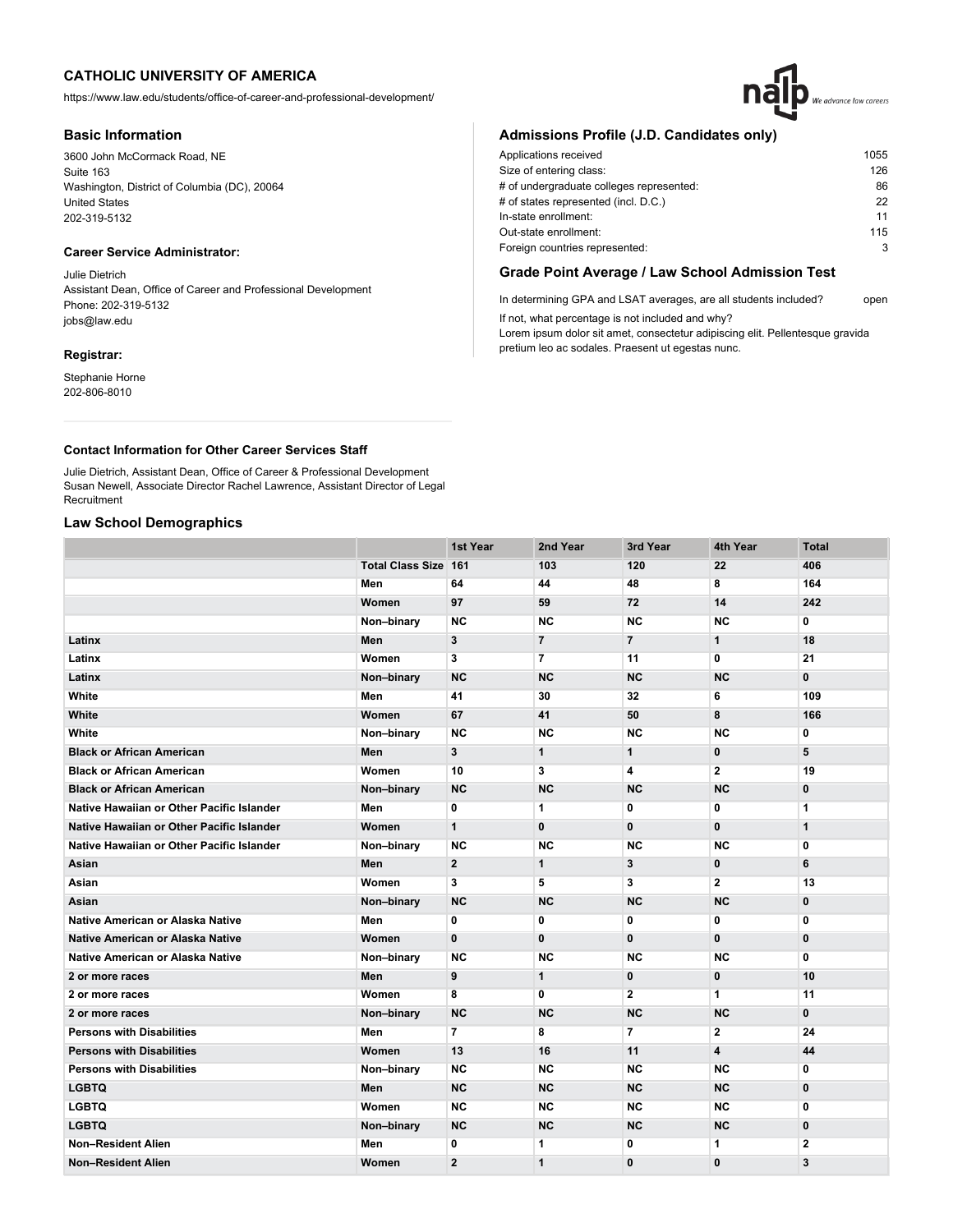| <sup>∣</sup> Non–Resident Alien | Non-binary | <b>NC</b> | <b>NC</b> | <b>NC</b> | <b>NC</b> |    |
|---------------------------------|------------|-----------|-----------|-----------|-----------|----|
| Veteran                         | Men        |           |           |           |           | 21 |
| Veteran                         | Women      |           |           |           |           |    |
| Veteran                         | Non-binary | <b>NC</b> | <b>NC</b> | <b>NC</b> | <b>NC</b> |    |

## **Comments**

N/A

| For more details, visit www.nalplawschools.org |  |  | NALP Copyright 2015 |
|------------------------------------------------|--|--|---------------------|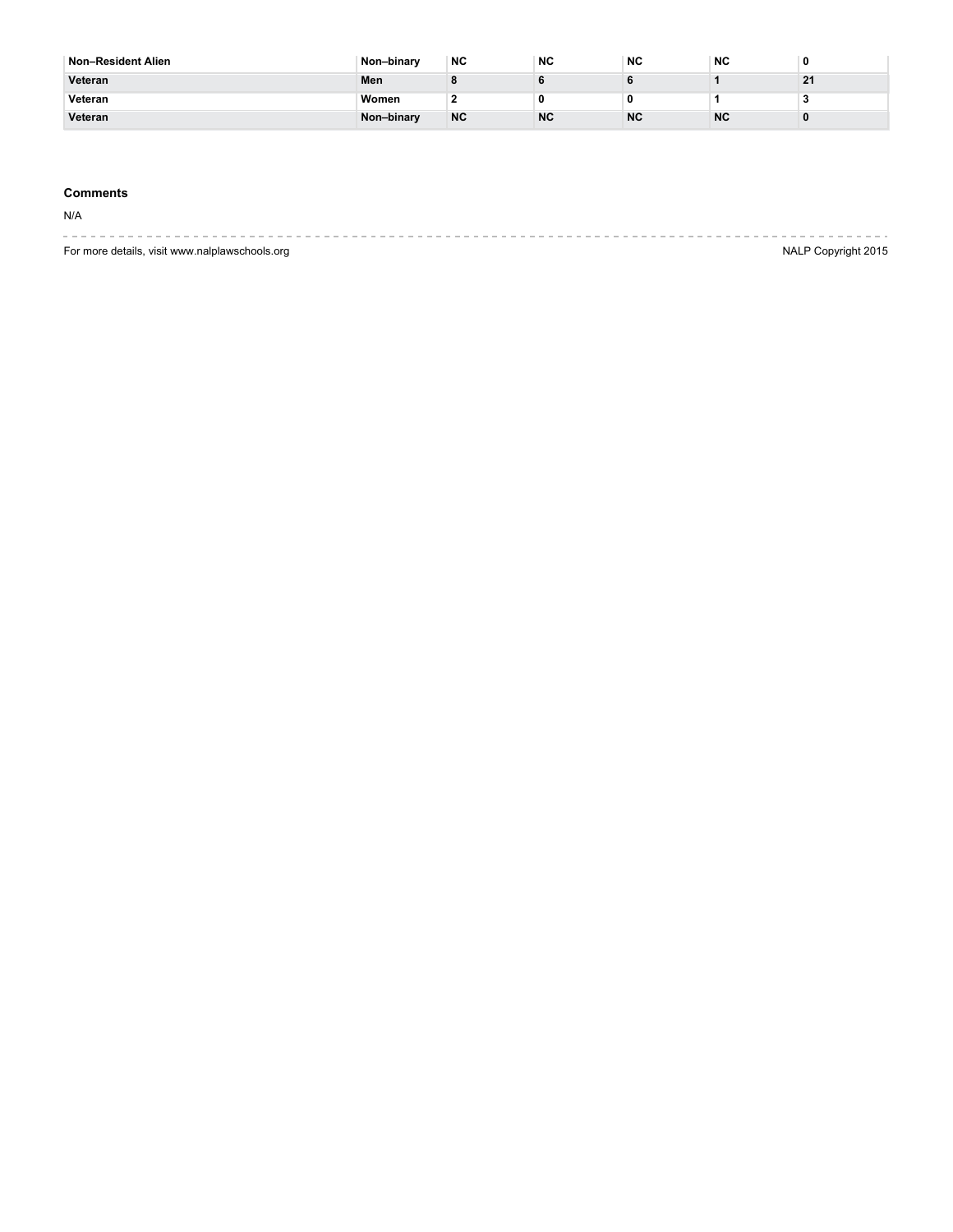https://www.law.edu/students/office-of-career-and-professional-development/

## **Degree Programs**

| 1641 |
|------|
| 1642 |
| 1643 |
| 1644 |
|      |
| 1645 |
| 1646 |
| 1647 |
| 1648 |
|      |

## **JD Programs:**

#### **Special Training and Certification Programs:**

Lorem ipsum dolor sit amet, consectetur adipiscing elit. Pellentesque gravida pretium leo ac sodales. Praesent ut egestas nunc. Fusce sed dapibus nunc, nec varius neque. Sed rhoncus orci non placerat mattis. Maecenas lorem nunc, ultrices quis maximus eu, varius nec tortor. Phasellus dignissim libero ipsum, sit amet condimentum mauris eleifend et. Vestibulum congue id velit sit amet tincidunt. Suspendisse ac quam nec diam ultrices ultrices gravida id lacus. Morbi tempus, justo vel consequat venenatis, eros lectus placerat leo, cursus vehicula mi nibh eu lorem. Phasellus ultricies tellus nibh, ac tincidunt mi lacinia non.

Is Moot Court a required activity? The Moot Court are required activity?

#### **Moot Court Program Description:**

Lorem ipsum dolor sit amet, consectetur adipiscing elit. Pellentesque gravida pretium leo ac sodales. Praesent ut egestas nunc. Fusce sed dapibus nunc, nec varius neque. Sed rhoncus orci non placerat mattis. Maecenas lorem nunc, ultrices quis maximus eu, varius nec tortor. Phasellus dignissim libero ipsum, sit amet condimentum mauris eleifend et. Vestibulum congue id velit sit amet tincidunt. Suspendisse ac quam nec diam ultrices ultrices gravida id lacus. Morbi tempus, justo vel consequat venenatis, eros lectus placerat leo, cursus vehicula mi nibh eu lorem. Phasellus ultricies tellus nibh, ac tincidunt mi lacinia non.

# **Explanation of Grading System**

| <b>Letter Grades</b> | <b>Other Grading System?</b> | <b>Numerical Equivalents</b> |
|----------------------|------------------------------|------------------------------|
| $A+$                 | n/a                          | 4.33                         |
| Α                    | n/a                          | 4.0                          |
| A-                   | n/a                          | 3.67                         |
| $B+$                 | n/a                          | 3.33                         |
| в                    | n/a                          | 3.0                          |
| в-                   | n/a                          | 2.67                         |
| $C+$                 | n/a                          | 2.33                         |
| C                    | n/a                          | 2.0                          |
| C-                   | n/a                          | 1.67                         |
| D                    | n/a                          | 1.0                          |
| F                    | n/a                          | 0.0                          |

# **Comments:**

N/A

#### **Minimum Grade Required to Attain:**

| Top 10%:                               | 1694 |
|----------------------------------------|------|
| Top 25%:                               | 1695 |
| Top 33%:                               | 1696 |
| Top 50%:                               | 1697 |
| Top 75%:                               | 1698 |
| Median GPA:                            | 1699 |
| Minimum grade required for graduation: | 1700 |
|                                        |      |

#### Do you have a pass/fail option? Do you have a pass/fail option?

Lorem ipsum dolor sit amet, consectetur adipiscing elit. Pellentesque gravida pretium leo ac sodales. Praesent ut egestas nunc. Fusce sed dapibus nunc, nec varius neque. Sed rhoncus orci non placerat mattis. Maecenas lorem nunc, ultrices quis maximus eu, varius nec tortor. Phasellus dignissim libero ipsum, sit amet condimentum mauris eleifend et. Vestibulum congue id velit sit amet tincidunt. Suspendisse ac quam nec diam ultrices ultrices gravida id lacus. Morbi tempus, justo vel consequat venenatis, eros lectus placerat leo, cursus vehicula mi nibh eu lorem. Phasellus ultricies tellus nibh, ac tincidunt.

| Are students ranked in their class?    | open                       |
|----------------------------------------|----------------------------|
| If so, how often?                      | Loren ipsum dolor sit amet |
| Will the school verify student grades? | open                       |

School's Verification Policy

Lorem ipsum dolor sit amet, consectetur adipiscing elit. Pellentesque gravida pretium leo ac sodales. Praesent ut egestas nunc. Fusce sed dapibus nunc, nec varius neque. Sed rhoncus orci non placerat mattis. Maecenas lorem nunc, ultrices quis maximus eu, varius nec tortor. Phasellus dignissim libero ipsum, sit amet condimentum mauris eleifend et. Vestibulum congue id velit sit amet tincidunt. Suspendisse ac quam nec diam ultrices ultrices gravida id lacus. Morbi tempus, justo vel consequat venenatis, eros lectus placerat leo, cursus vehicula mi nibh eu lorem. Phasellus ultricies tellusp>

For more details, visit www.nalplawschools.org NALP Copyright 2015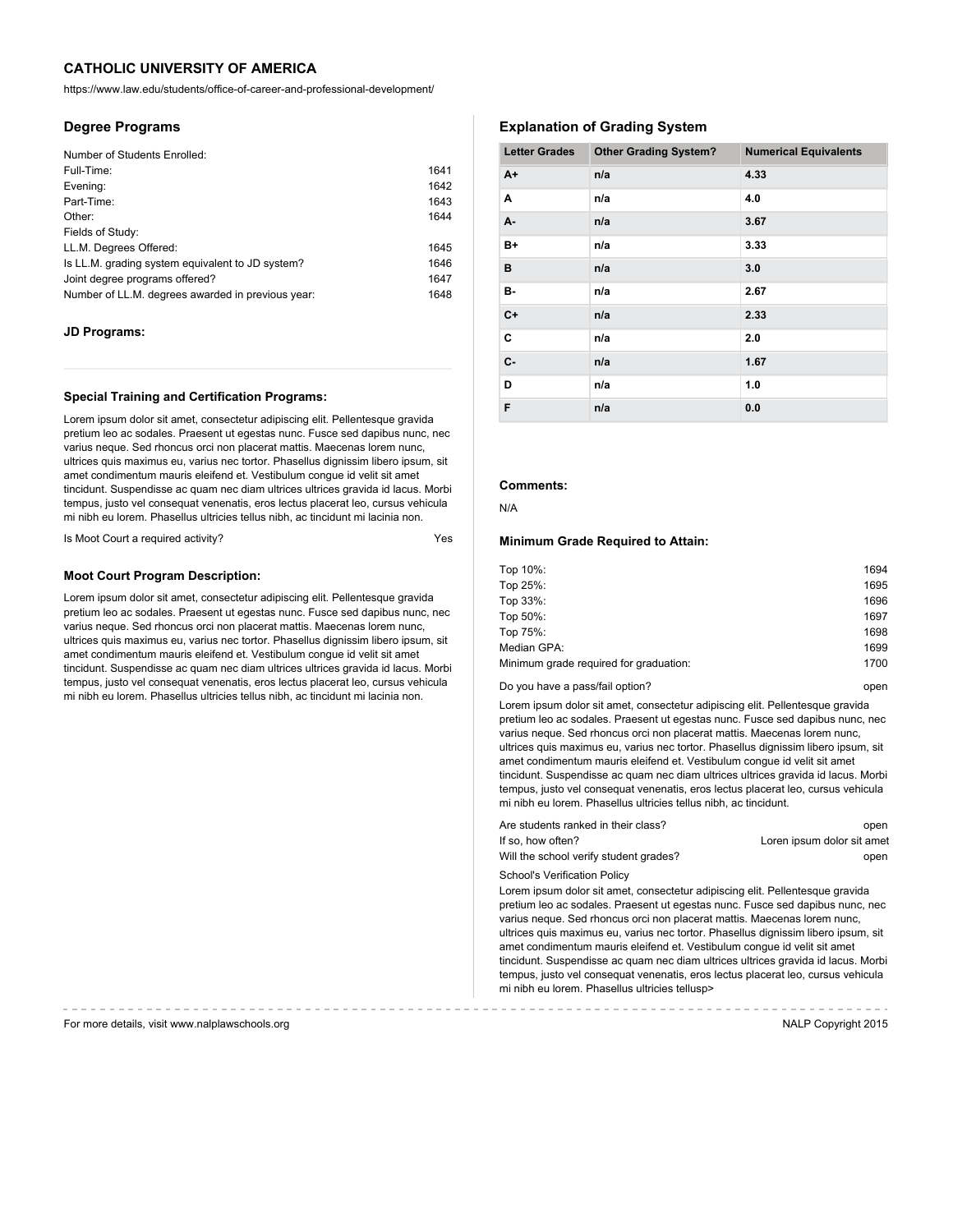https://www.law.edu/students/office-of-career-and-professional-development/

# **Pre-Graduation Academic Honors**

# **Graduation Honors**

# **Areas of Practice & Employment**

| Areas of practice include both legal and non-legal positions: % of<br>employed students with jobs in area |  |
|-----------------------------------------------------------------------------------------------------------|--|
| <b>Private practice</b>                                                                                   |  |
| <b>Business and industry</b>                                                                              |  |
| Government                                                                                                |  |
| Judicial clerkship                                                                                        |  |
| Military                                                                                                  |  |
| <b>Public interest organization</b>                                                                       |  |
| Academic                                                                                                  |  |
| Job category not identified                                                                               |  |
|                                                                                                           |  |

| % of students with known location who are in employment<br>region |
|-------------------------------------------------------------------|
| New England (CT, ME, MA, NH, RI, VT)                              |
| Middle Atlantic (NJ, NY, PA)                                      |
| East North Central (IL, IN, MI, OH, WI)                           |
| West North Central (IA,KS,MN,MO,NE,ND,SD)                         |
| South Atlantic (DE,DC,FL,GA,MD,NC,SC,VA,WV)                       |
| East South Central (AL, KY, MS, TN)                               |
| West South Central (AR, LA, OK, TX)                               |
| Mountain (AZ,CO,ID,MT.NV.NM,UT,WY)                                |
| Pacific (AK,CA,HI,OR,WA)                                          |
| Non-US                                                            |

# **Jurisdictions:**

For more details, visit www.nalplawschools.org NALP Copyright 2015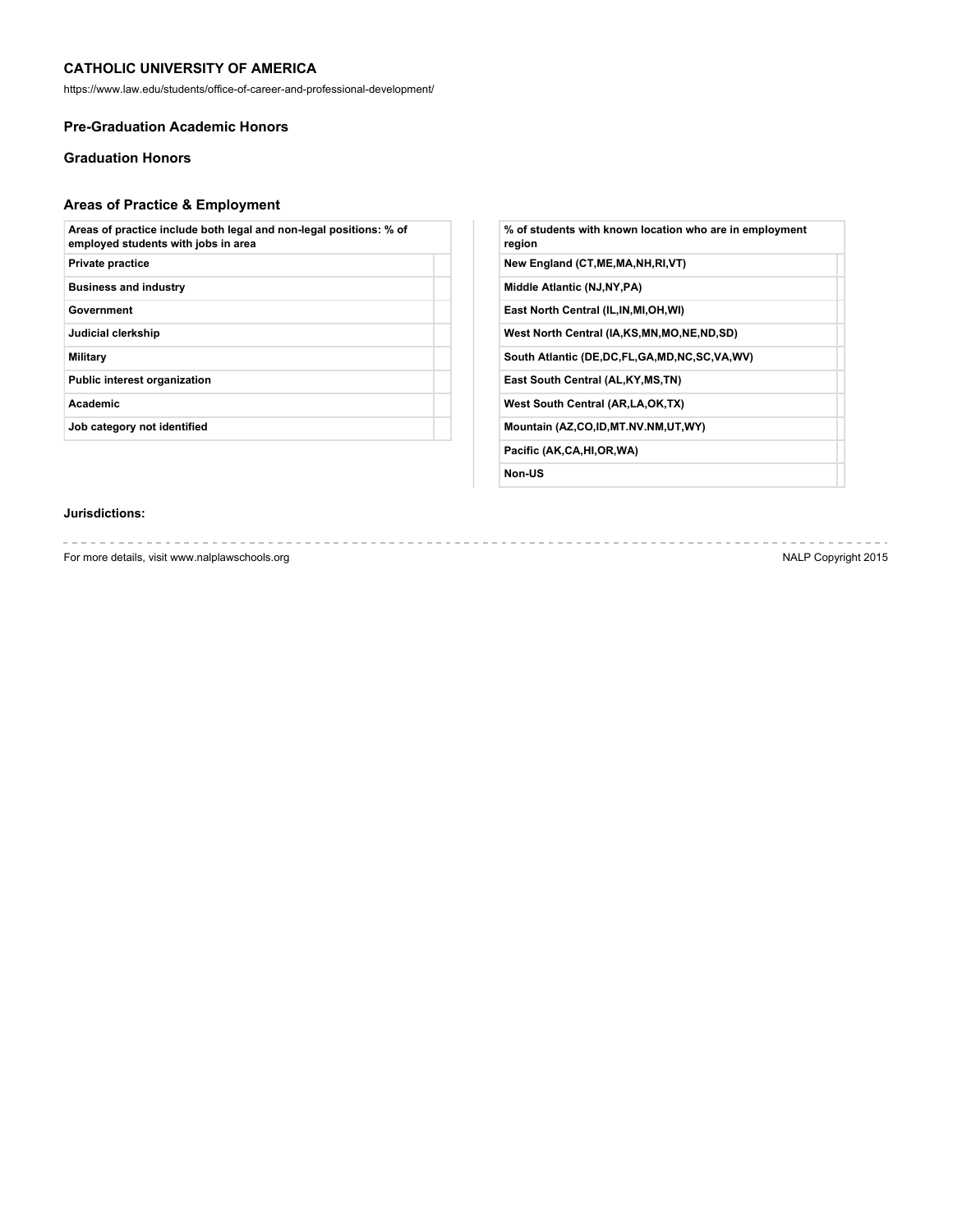https://www.law.edu/students/office-of-career-and-professional-development/

# **OCI / Job Posting**

#### **OCI Reservations**

| OCI<br>requests<br>accepted<br>by:                                                                                      |                          |
|-------------------------------------------------------------------------------------------------------------------------|--------------------------|
| Mail-<br>beginning<br>date:                                                                                             | 02/21/2022               |
| Phone -<br>beginning<br>date:                                                                                           | 02/21/2022               |
| Email to -<br>beginning<br>date:                                                                                        | 02/21/2022: jobs@law.edu |
| Online.<br>URL-<br>beginning https://law.edu/students/office-of-career-and-professional-development/index.html<br>date: | 02/21/2022:              |

Any changes in OCI procedures or policies that will be in effect for the first time during Fall 2015:

"On-campus" interviews conducted virtually or in-person.

OCI Date Assignment Procedure: First come first served OCI Fee? None OCI Date Confirmation Sent to Employers: 02/21/2022

If requested, our school will coordinate with: Any of the Washington, D.C. area schools.

Required Employer Forms: 2022 Symplicity Online Registration.

# **OCI Dates:**

| <b>OCI Interview Periods:</b>       | August 1, 2022 - September 30, 2022 and February 1, 2023 - |
|-------------------------------------|------------------------------------------------------------|
|                                     | February 28, 2023                                          |
| Callback Period:                    | NA                                                         |
| Is video conferencing<br>available? | Yes                                                        |
| Comments: NA                        |                                                            |

## **Pre-OCI Material Distribution:**

| Are employers permitted to prescreen?     | Yes        |
|-------------------------------------------|------------|
| OCI Drop date:                            | 07/08/2022 |
| Date student materials sent to employer:  | 07/14/2022 |
| Date interview schedule sent to employer: | 07/26/2022 |
| Postage/express mail fee?                 | <b>NA</b>  |

Comments: N/A

Do you provide resume collection or direct mail option for employers not participating in <sub>Yes</sub><br>OCI?

Are all OCI conducted in campus buildings? No

#### **Other Interview Programs**

We accept off-campus interview requests for local employers, but treat as OCI. We also participate in the Public Service Recruitment Fair (2023 Date TBD but typically in January), the Patent Law Interview Program (July 21 - 23, 2022), and the Southeastern Intellectual Property Job Fair (2022 Date TBD but typically in May)

#### **Diversity Interview Programs**

Annual Bay Area Diversity Career Fair, Annual Heartland Diversity Legal Job Fair, Akin Gump Interviewing Best Practices for 1Ls, Bay Area Diversity Career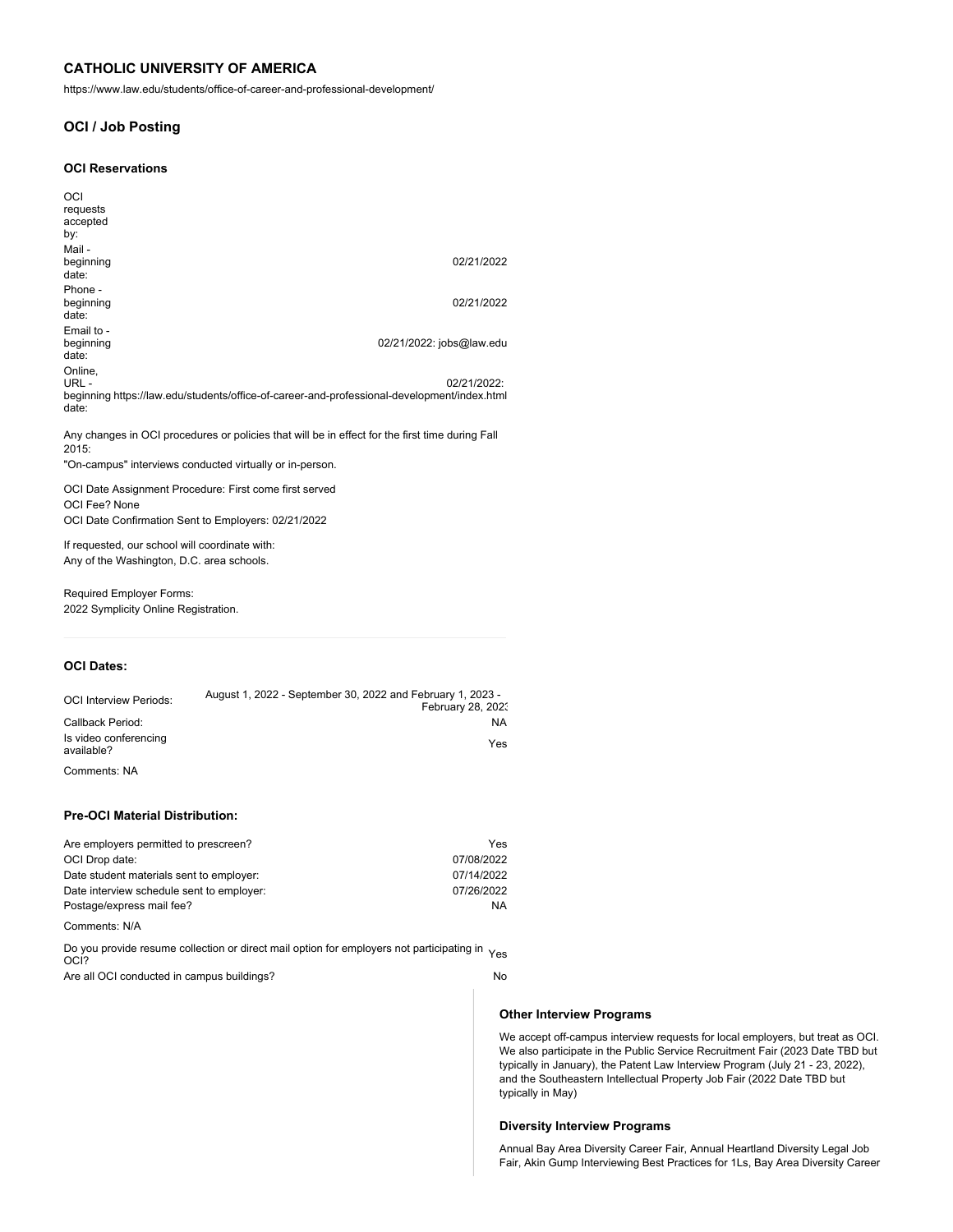Fair, Ballard Spahr Resume Writing and Interviewing Skills Workshop for Diverse 1Ls, Delaware Minority Job Fair, DuPont Minority Job Fair, Heartland Diversity Legal Job Fair, Hispanic Bar Association Conference, Indianapolis Bar Association Diversity Job Fair, INTELLIGENCE COMMUNITY VIRTUAL INFO SESSION, Just the Beginning Foundation--Summer Judicial Internship Diversity Project, MBLSA Job Fair Minnesota Minority Recruitment Conference, Montgomery County Pipeline Program, National Black Law Students Association (NBLSA) National Convention, National Black Prosecutors Association Annual Job Fair, NCAA Recruiting Program, National Latina/o Law Student Association (NLLSA) Conference Career Fair, Rocky Mountain Diversity Legal Career Fair, Sidley Austin Diversity Dialogues, Steptoe & Johnson Mentoring Matters Diversity Program Summer Scholars Pipeline Program, Washington Bar Association Young Lawyers Division Annual Career Fair, Womble Scholars Program

#### **For Employers who do not interview students on-campus, will you:**

| send, upon request, one package containing resumes/transcripts? | Yes |
|-----------------------------------------------------------------|-----|
| post a notice directing students to apply directly to employer? | Yes |

We post positions for graduates on our Symplicity site and send highlighted opportunities out via newsletters and direct message. The graduates follow application instructions set forth by the employer.

Are employers permitted to prescreen? The state of the employers of the Ves

If no, explain:

## **First Year Students**

The law school supports any guidance that NALP may provide regarding recruitment of first-year law students. Outside of this guidance, the law school traditionally opens positions to first years in Symplicity after their mandatory first year meeting. First year students are invited to participate in spring OCI and other off campus spring semester recruiting programs such as the Public Service Recruitment Fair (PSRF) and Patent Law event.

For more details, visit www.nalplawschools.org NALP Copyright 2015

the contract of the contract of the contract of